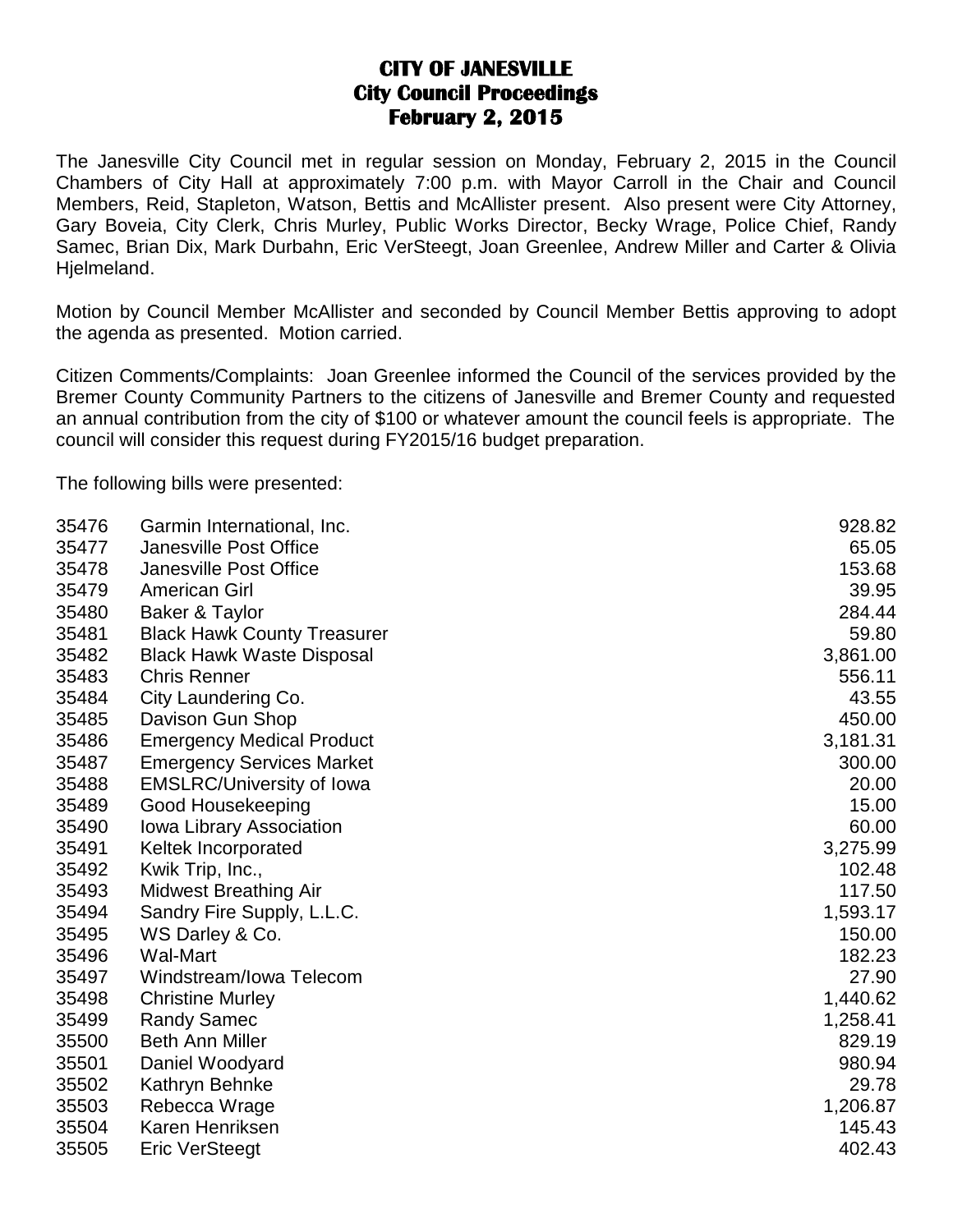| 35506         | Glenn Beenblossom                 | 947.62   |
|---------------|-----------------------------------|----------|
| 35507         | <b>VOID</b>                       | .00      |
| 35508         | <b>IPERS</b>                      | 4,599.28 |
| 35509         | <b>VOID</b>                       | .00      |
| 35510         | Treasurer – State of Iowa         | 1,133.00 |
| 35511         | Kristin Eggleston                 | 140.00   |
| 35512         | <b>AFLAC Insurance</b>            | 80.16    |
| 35513         | <b>Boveia Law Firm</b>            | 1,116.17 |
| 35514         | De Lage Landen                    | 123.75   |
| 35515         | <b>Galls Incorporated</b>         | 186.91   |
| 35516         | Hawkins, Inc.                     | 10.00    |
| 35517         | <b>Iowa One Call</b>              | 19.80    |
| 35518         | <b>Iowa Workforce Development</b> | 18.07    |
| 35519         | Janesville Lumber                 | 200.82   |
| 35520         | Janesville Postmaster             | 220.00   |
| 35521         | <b>John Deere Financial</b>       | 5,787.13 |
| 35522         | Kwik Trip, Inc.                   | 1,509.37 |
| 35523         | Marco, Inc.                       | 107.26   |
| 35524         | Mid American Energy Company       | 3,179.19 |
| 35525         | <b>Rite Price Office Supply</b>   | 86.32    |
| 35526         | Special Janesville Library        | 3,839.17 |
| 35527         | <b>Stuber Trucks</b>              | 76.85    |
| 35528         | <b>US Cellular</b>                | 63.87    |
| 35529         | Unity Point Clinic-Occ Med        | 37.00    |
| 35530         | <b>Verizon Wireless</b>           | 40.01    |
| 35531         | <b>Waverly Health Center</b>      | 26.25    |
| 35532         | <b>Waverly Newspapers</b>         | 379.98   |
| 35533         | Wellmark                          | 4,009.07 |
|               | 3196239 Wageworks, Inc.           | 152.89   |
| 3196240 EFTPS |                                   | 2,429.21 |
|               | 3196241 Wage Works, Inc.          | 18.87    |

(Disbursements: General-\$17,998.21, Road Use-\$8,109.44, Summer Rec Program-\$18.07, First Responders- \$3,341.31, Volunteer Fire Dept.–\$7,533.87, Special Library-\$3,499.51 Water- \$2,733.84, Sewer-\$3,965.30, & Refuse-\$5,100.12 = \$52,299.67)

RESOLUTION #1502 - A RESOLUTION ALLOWING CLAIMS FOR THE MONTH OF FEBRUARY 2015. BE IT RESOLVED BY THE CITY COUNCIL OF THE CITY OF JANESVILLE, IOWA that the foregoing claims be allowed as presented and warrants for the same be issued to the City Treasurer. BE IT FURTHER RESOLVED that the City Clerk is hereby authorized, empowered, and directed to draw and issue warrants on the respective funds and accounts. Resolved by Council Member McAllister and seconded by Council Member Reid to approve the bills as presented. Roll Call Vote: Ayes – McAllister, Bettis, Watson, Stapleton, and Reid. Nays – None. Resolution approved and adopted this 2<sup>nd</sup> day of February 2015.

ATTEST: THE MAYOR: THE MAYOR:

Motion by Council Member Bettis and seconded by Council Member Stapleton to approve, as presented, the following Consent Agenda items: January 5, 2015 and January 19, 2015 City Council Proceedings, and the following Calendar Year 2015 Officers & Membership Lists/Rosters, Appointments and Resignations: Janesville Fire Rescue, Janesville First Responders, Janesville Planning & Zoning Commission, Janesville Board of Adjustments, Carole Tomkins' Resignation and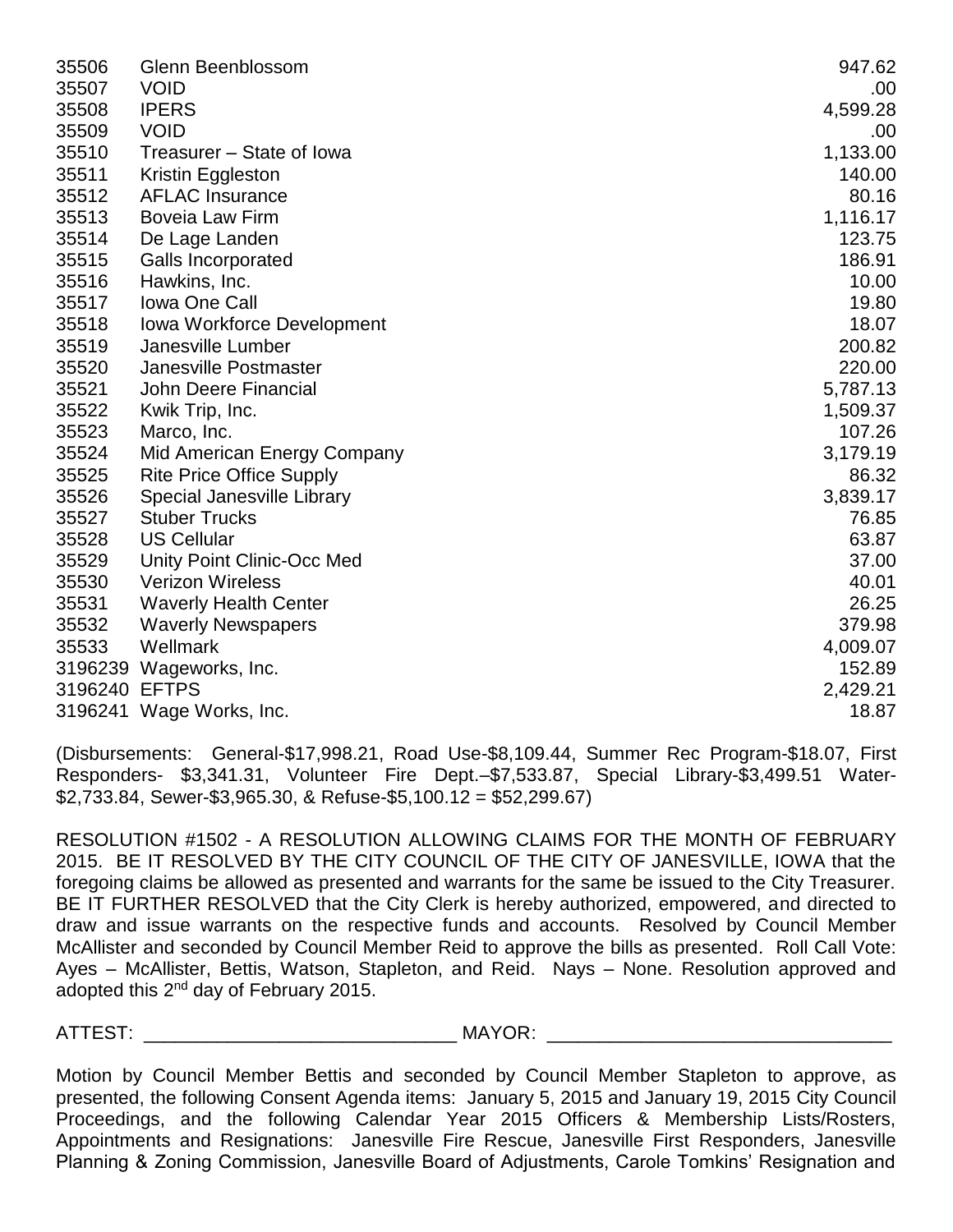Dennis Miller's Appointment to the Bremer County Community Foundation, Bron Umthum's Appointment to the Bremer County E911 Board, and Ben McAllister's Appointment to the Black Hawk County E911 Board. Roll Call Vote: Ayes – McAllister, Bettis, Watson, Stapleton and Reid. Nays – None. Motion carried.

Motion by Council Member McAllister and seconded by Council Member Watson to approve payment of the appropriate costs for wages, meals, and lodging for Public Works Director, Becky Wrage, to attend Iowa Rural Water Association's "Control Panels: Components & Hands-On Troubleshooting" Workshop at Mississippi Valley Pump in Bettendorf. Motion carried.

Public Works Director, Becky Wrage and Police Chief, Randy Samec, presented their monthly reports to the Council.

Motion by Council Member McAllister and seconded by Council Member Reid approving to hire Andrew Miller as Deputy City Clerk at a wage of \$11.11 per hour for a maximum of 29 hours per week. Motion carried.

Mayor Carroll administered the Oath of Office to Andrew Miller, Deputy City Clerk.

The Janesville Days 2015 Steering Committee is looking for additional volunteers. If interested, please contact Mayor, Sandi Carroll and/or Council Member, Keith Reid. The Committee has scheduled a fundraising breakfast for February 22, 2015 from 7 a.m. – 11 a.m. at the Janesville Riviera-Roose Community Center and is organizing fundraising dinners (Rib eye, Chicken, Tacos or possibly Pulled Pork) for every other Thursday beginning in March until the Janesville Days Celebration. Janesville Days 2015 is scheduled for July 24 and 25. Details will be forthcoming.

Motion by Council Member McAllister and seconded by Council Member Reid to approve Cahoy Well and Pump Service's proposal (total estimated cost of \$26,251.00) with regard to the water tower maintenance and system operation. Roll Call Vote: Ayes – McAllister, Bettis, Watson, Stapleton and Reid. Nays – None. Motion carried.

Motion by Council Member Watson and seconded by Council Member McAllister to approve, as amended and subject to discussed changes, ORDINANCE #310 – AN ORDINANCE AMENDING THE PROVISIONS OF SECTIONS 75.05 OF THE CODE OF ORDINANCES OF THE CITY OF JANESVILLE, IOWA, RELATED TO THE OPERATION OF ALL-TERRAIN VEHICLES BY ADDING THE FOLLOWING RESTRICTIONS AND REQUIREMENTS FOR THEIR OPERATION WITHIN THE CITY, on its first reading. Roll Call Vote: Ayes – McAllister, Watson, Stapleton, and Reid. Nays – Bettis. Motion carried.

Motion by Council Member Watson and seconded by Council Member Stapleton to approve ORDINANCE #311 – AN ORDINANCE AMENDING THE PROVISIONS OF SECTION 77.03 OF THE CODE OF ORDINANCES OF THE CITY OF JANESVILLE, IOWA, RELATED TO THE OPERATION OF GOLF CARTS BY ADDING THE FOLLOWING RESTRICTIONS AND REQUIREMENTS FOR THEIR OPERATION WITHIN THE CITY, on its first reading. Roll Call Vote: Ayes – McAllister, Bettis, Watson, Stapleton, and Reid. Nays – None. Motion carried.

The Council reviewed two proposals for the purchase and installation of a generator at the W 7<sup>th</sup> Street lift station. KW Electric submitted a proposal totaling \$26,150, including a concrete cement pad but no gas piping of gas meter for generator and Elsamiller Electric Cp. Submitted a proposal totaling \$23,000, including gas piping but no concrete pad.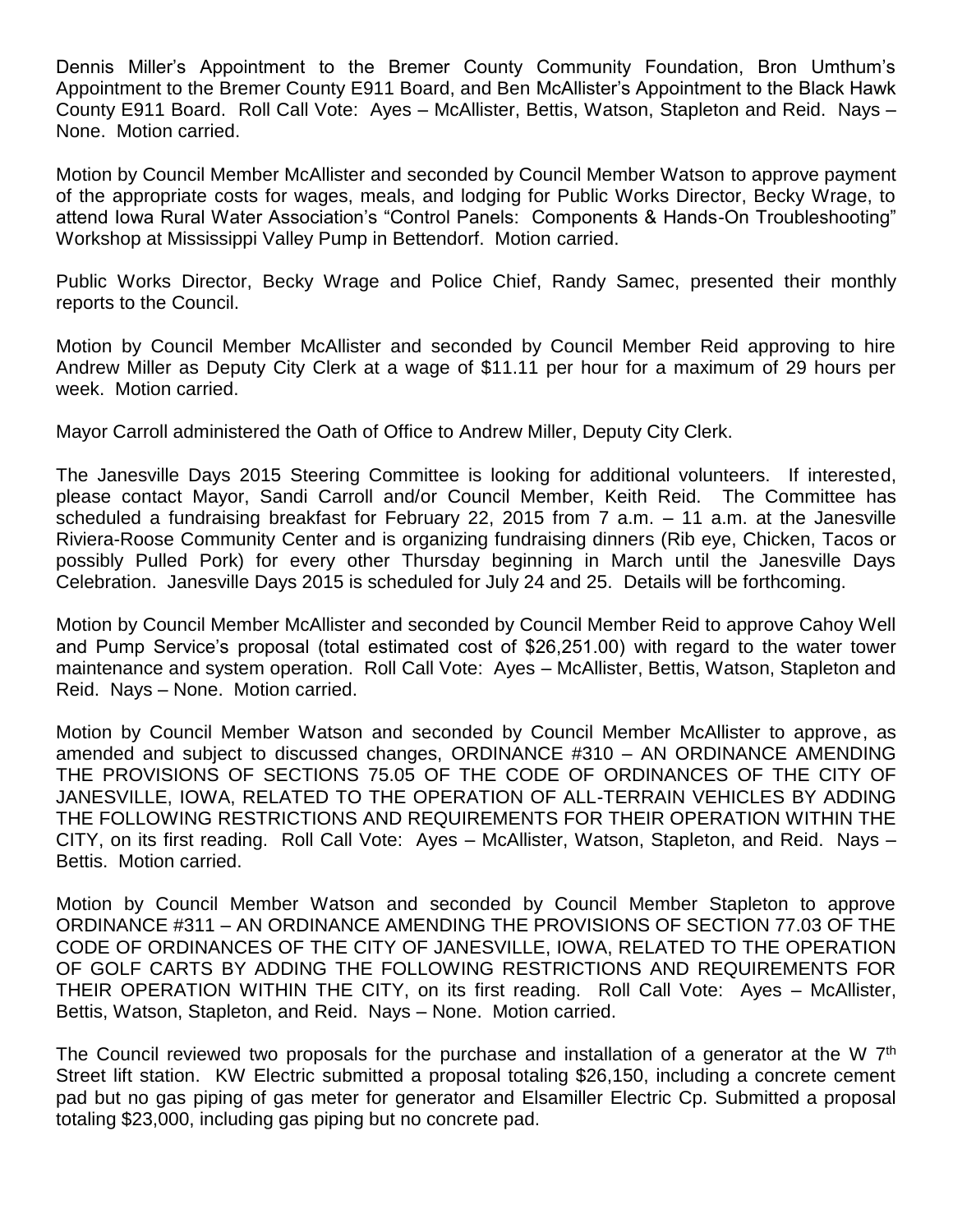Motion by Council Member Watson and seconded by Council Member Reid to approve and accept Elsamiller Electric Co.'s proposal totaling \$23,000 to install a transfer switch and Kohler 25REZG Generator at the W. 7<sup>th</sup> Street lift station. Roll Call Vote: Ayes - McAllister, Bettis, Watson, Stapleton, and Reid. Nays – None. Motion carried.

Part-time Seasonal Employee, Eric VerSteegt, presented the proposed City Web Site to the Council. Eric has been working on this project for the past few weeks while assisting in the City Clerk's Office. He hopes to have the web site live within two weeks. This web site is hosted through Chris Pletz with Iowa Studios. Eric asked the Mayor and Council Members to review the site and to call or email him with any questions, concerns, and or changes. The Council expressed their thanks and appreciation to Eric for his fine efforts in updating and presenting the web site. The Mayor, Council, and city personnel are looking forward to this long awaited project's completion.

Mark Durbahn, AECOM Engineer, updated the Council on the Sands 1<sup>st</sup> and 2<sup>nd</sup> Addition's surface water drainage issues and detention basin. Mr. Sands, VJ Engineering, and State Bank's attorney are working to resolve this issue.

Motion by Council Member McAllister and seconded by Council Member Watson to table the Water and/or Sewer System Extension and Improvement Projects and Rate Increases for additional information. Motion carried.

Motion by Council Member McAllister and seconded by Council Member Stapleton approving to table discussion regarding the possible connection to Central Iowa Water Association's water system for additional information. Their proposal is expected within the next few weeks. Motion carried.

Motion by Council Member McAllister and seconded by Council Member Watson approving to table the possible purchase of a AR 5501 Handheld Upgrade and a 5005 Master Communication Stand at a cost of \$5700 for additional information regarding the compatibility of this handheld for touch and/or radio reading of digital meters. Motion carried.

Resolved by Council Member Watson and seconded by Council Member Stapleton to approve RESOLUTION #1503 – STATEMENT OF POLICY ON PERSONNEL AND PROCEDURE FOR CITY OF JANESVILLE, IOWA, effective from February 1, 2015 until June 30, 2015. Roll Call Vote: Ayes –McAllister, Bettis, Watson, Stapleton, and Reid. Nays – None. Resolution approved and adopted this 2nd day of February, 2015.

ATTEST: THE MAYOR:

The City Attorney, City Clerk, and Mayor presented their monthly oral reports to the Council.

Council Member Watson and the Council continue to investigate proposals for providing a safe route to school from the ECKO Bridge east to the school.

The following meetings have tentatively been scheduled: Bargaining Committee at 5:00 p.m. on Monday, February 9, Special Council at 5:00 p.m. on Monday, February 16 for FY2015/16 budget preparation, Regular Council at 7:00 p.m. on Monday, March 2, and Special Council at 7:00 p.m. on Monday, March 9, 2015 for a Public Hearing to review and consider the FY2015/16 budget.

Mayor Carroll mentioned that she would like to see the sidewalk maintenance and repair project continued on Main Street and a portion of Third Street near the post office and the council consider city cell phones for the police department.